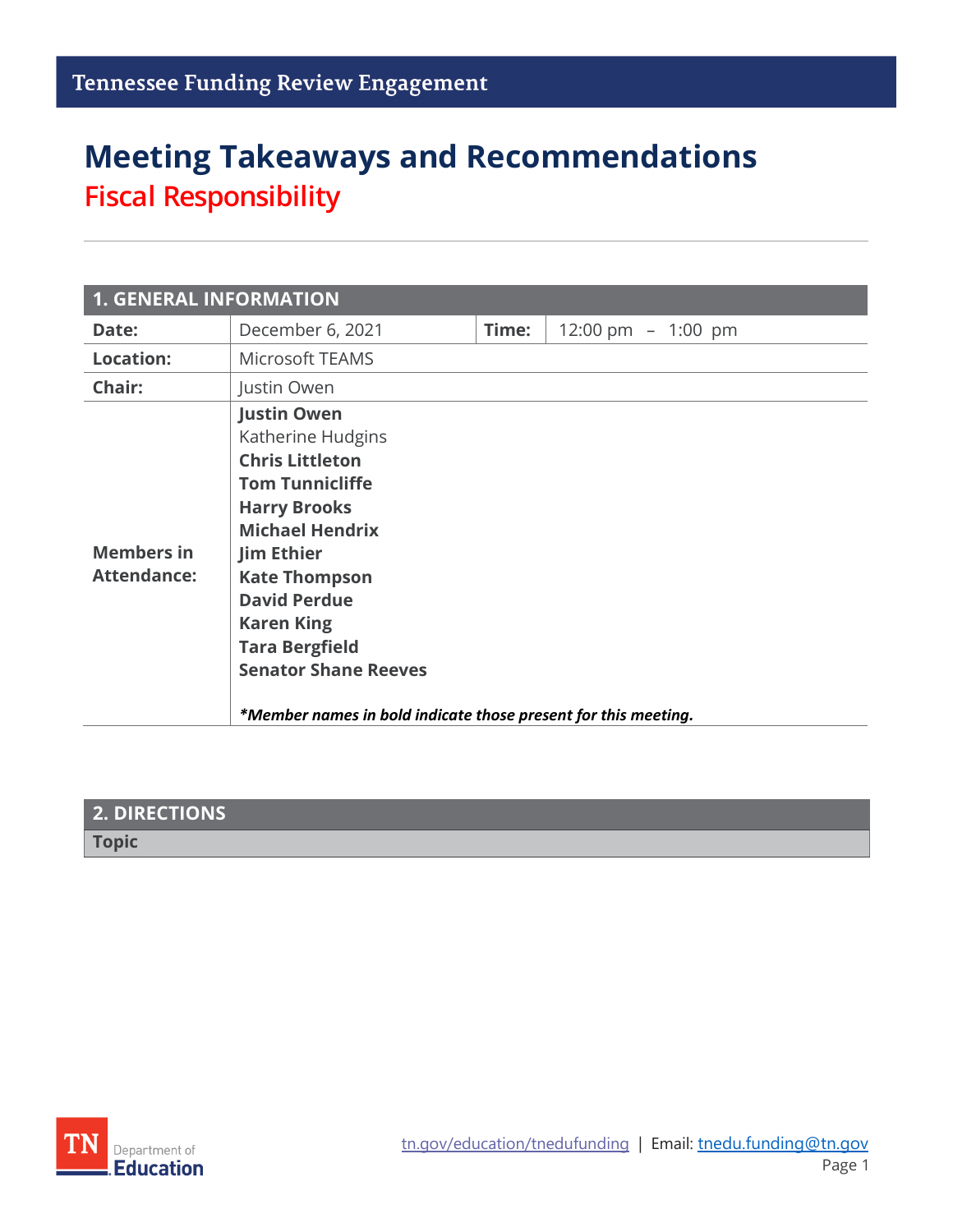Please list specific resources that you would like to see incorporated into the funding formula. (In other words, what resources do you think are most important so that the cost of those resources can be included. It does not mean a district MUST spend money in a certain way, only that they would be funded to do so). Please indicate whether each resource is a:

- **Must Have:** Those resources required as a result of federal and/or state law, for safety, or similar.
- **Should Have:** Those resources that may not be mandatory but are essential to ensure the student or student group receives access to a quality education.
- **Nice to Have:** Those resources that are not mandatory and not essential, but (1) may provide a clear and added benefit to students and (2) have a clear return on the investment related to student achievement and future success.
- **Long Shot:** All other resource ideas.

For each resource, please assign a cost to the resource, if you have it. Subcommittees may assign those amounts, but please also know that resource values will also be reviewed with additional input submitted by LEAs, national experts, and research.

|                | <b>Subcommittee Comments</b>                                                      |  |
|----------------|-----------------------------------------------------------------------------------|--|
| <b>Base</b>    |                                                                                   |  |
|                |                                                                                   |  |
|                |                                                                                   |  |
|                |                                                                                   |  |
|                |                                                                                   |  |
|                |                                                                                   |  |
|                |                                                                                   |  |
|                |                                                                                   |  |
| <b>Weights</b> | Could consider grade differentials as adjustments in the base<br>$\bullet$        |  |
|                | Pre-K                                                                             |  |
|                | Rewarding in reference to performance (should put this in outcomes)<br>٠          |  |
|                | Concentration of poverty (must have)<br>$\bullet$                                 |  |
|                | Rural (should have) – acknowledgement that some places have a higher<br>$\bullet$ |  |
|                | cost of living - wages have to be higher to compete in higher population          |  |
|                | areas                                                                             |  |
|                | The ability to generate taxes in rural areas is a concern<br>$\bullet$            |  |
|                | Gap between rural and urban is closing                                            |  |
|                |                                                                                   |  |

## **Public Feedback Comments**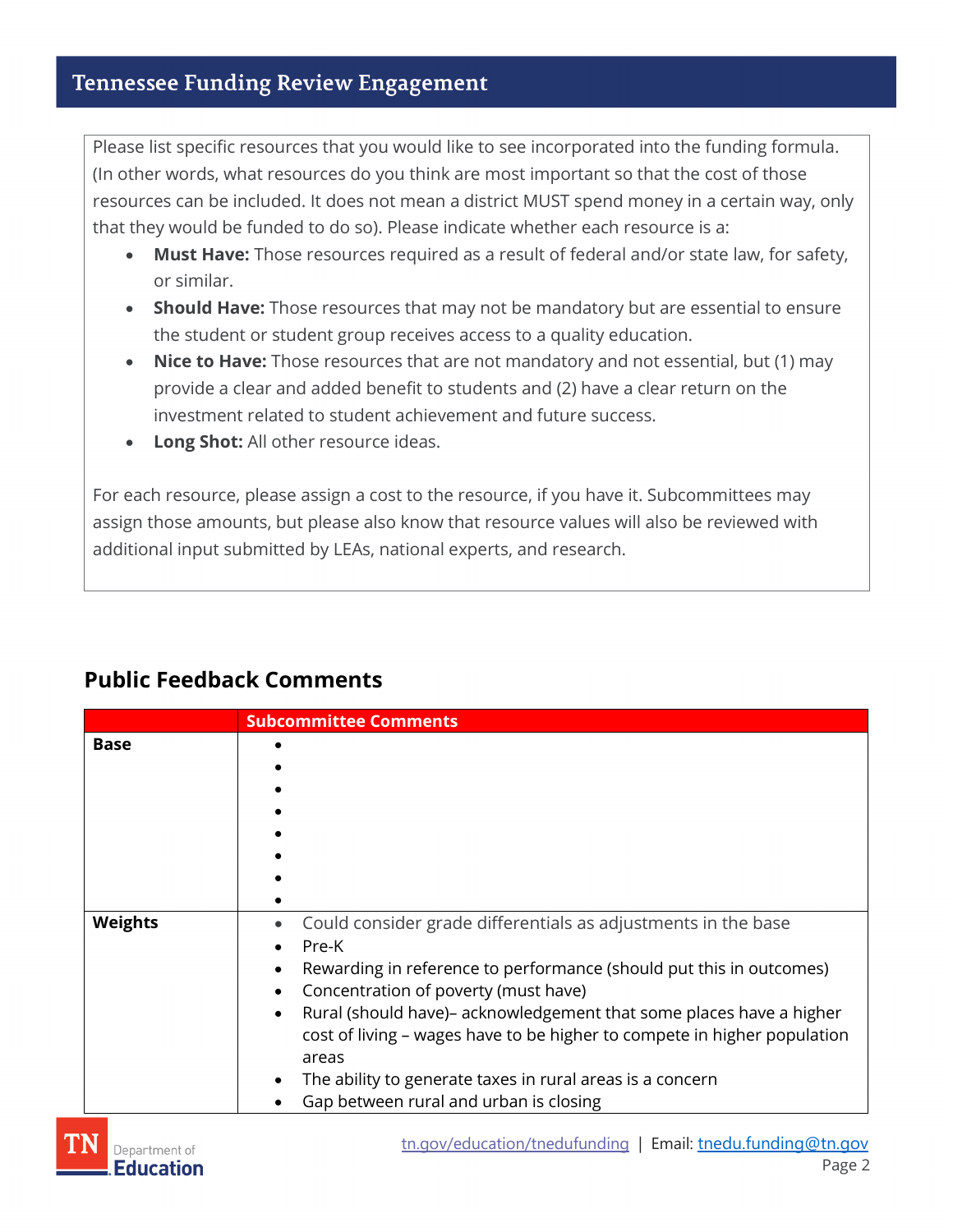# **Tennessee Funding Review Engagement**

|                       | Maybe look at rural with high population of economically disadvantaged<br>$\bullet$<br>students<br>Small LEA size – what sort of baseline measures will be created – a<br>standard that will be set -what accommodations need to be put in<br>formula?<br>We currently fund school districts not schools - is there going to be a<br>requirement that districts must distribute funds in the same way or will<br>they autonomy to allocate funds to schools as they see fit? - need to<br>balance this with flexibility for school leaders as well<br>Weights need to be done at school level - populations at every school<br>are different (high population of ELs in one school, high poverty in a<br>school, etc.), not at the district level                                                                                                                                                                                                                                                                                 |
|-----------------------|-----------------------------------------------------------------------------------------------------------------------------------------------------------------------------------------------------------------------------------------------------------------------------------------------------------------------------------------------------------------------------------------------------------------------------------------------------------------------------------------------------------------------------------------------------------------------------------------------------------------------------------------------------------------------------------------------------------------------------------------------------------------------------------------------------------------------------------------------------------------------------------------------------------------------------------------------------------------------------------------------------------------------------------|
| <b>Direct Funding</b> | [Will discuss during January 6 meeting]<br>$\bullet$                                                                                                                                                                                                                                                                                                                                                                                                                                                                                                                                                                                                                                                                                                                                                                                                                                                                                                                                                                              |
| <b>Outcomes</b>       | [Will discuss during January 6 meeting]                                                                                                                                                                                                                                                                                                                                                                                                                                                                                                                                                                                                                                                                                                                                                                                                                                                                                                                                                                                           |
| <b>Other</b>          | Keep local autonomy - every school district is different (maintenance of<br>$\bullet$<br>effort on the state side as well as on the local side)<br>Ensuring that funding is tied to student and school need - parents the<br>opportunity to know how students and classes are getting the resources<br>they need - different parts of TN have different needs<br>Should not allow this to become a mathematical decision - final number<br>and then work backwards - need to consider what is a valid multiplier -<br>study the weights and do research- understand what a good weighted<br>number is for each of these things<br>Choice is a huge driver for parents - when we talk about dollars (Charter,<br>$\bullet$<br>private, homeschool) - the amount needed to homeschool someone is<br>not the same as in the traditional school setting- if the formula ends up<br>allowing the dollars to follow students - what is happening with the<br>remaining money? Is it retained in the district?- It costs more to educate |

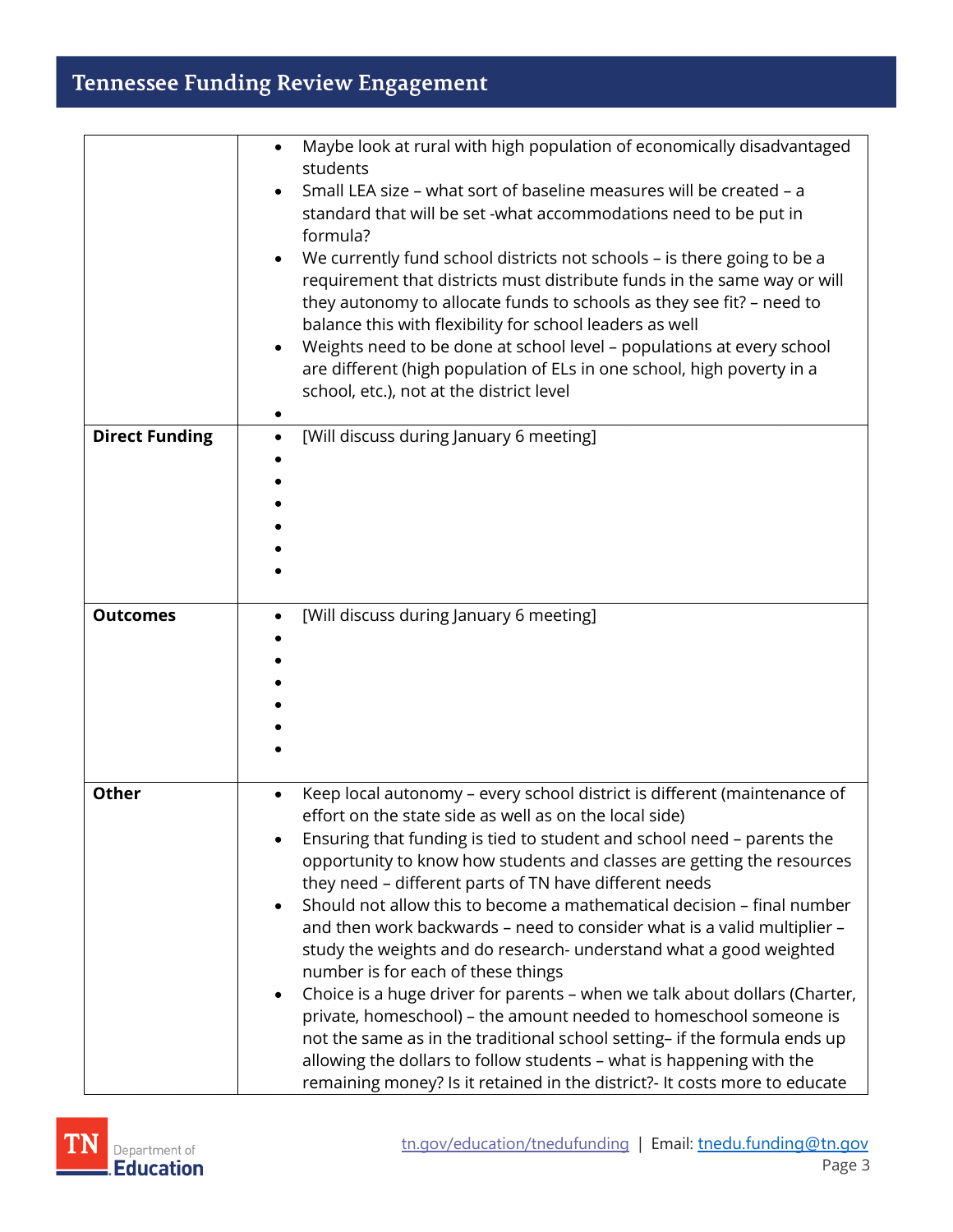| a child with special needs - if a child isn't receiving money because they           |
|--------------------------------------------------------------------------------------|
| are homeschooling - where does that money go?                                        |
| We are after a+b=x with x being a number that covers the needs<br>$\bullet$          |
| No matter how we wind up we will end up spending more money                          |
| Keep the eye on the ball - giving flexibility to districts to innovate -keep         |
| money tied to student characteristics and needs and staying away from                |
| pet projects                                                                         |
| It's about return on investment. Where are we going to get the biggest               |
| bang statewide- strike the balance between being good stewards and                   |
| return on investment for kids                                                        |
| What are the principles that need to be met? What are some guardrails<br>$\bullet$   |
| that we can provide that deal with the components we are discussing?                 |
| Transparency, school level flexibility, better outcome-based funding                 |
| A way for funds to follow the student instead of the system - but find a             |
| method in the midst of this to ensure how the dollars are spent (this                |
| could be a topic for next meeting)                                                   |
| We currently fund school districts not schools - is there going to be a<br>$\bullet$ |
| requirement that districts must distribute funds in the same way or will             |
| they autonomy to allocate funds to schools as they see fit- need to                  |
| balance this with flexibility as well                                                |
| Needs to be done at school level - populations at every school are                   |
| different (high population of ELs in one school, high poverty in a school,           |
| etc.)                                                                                |
| Recommendation to look at Florida's approach                                         |

### **Resource Feedback**

| <b>MUST HAVE</b>                                                                                                                                                                                                                                                                                                                                                                           |  |  |
|--------------------------------------------------------------------------------------------------------------------------------------------------------------------------------------------------------------------------------------------------------------------------------------------------------------------------------------------------------------------------------------------|--|--|
| <b>Weighted Category</b><br>• Class size requirements – may need to have a larger weight for elementary due to<br>smaller class size restrictions                                                                                                                                                                                                                                          |  |  |
| • ELs - all tiers but also consideration for newcomers/refugee status<br>Students with Disabilities - include dyslexia, gifted & talented<br>$\bullet$<br><b>Economically Disadvantaged</b><br>$\bullet$<br>Career and Tech – pieces related to law in Weighted and other pieces in Direct Funding<br>$\bullet$<br>• Generally anything mandated by state law, unless state law is changed |  |  |